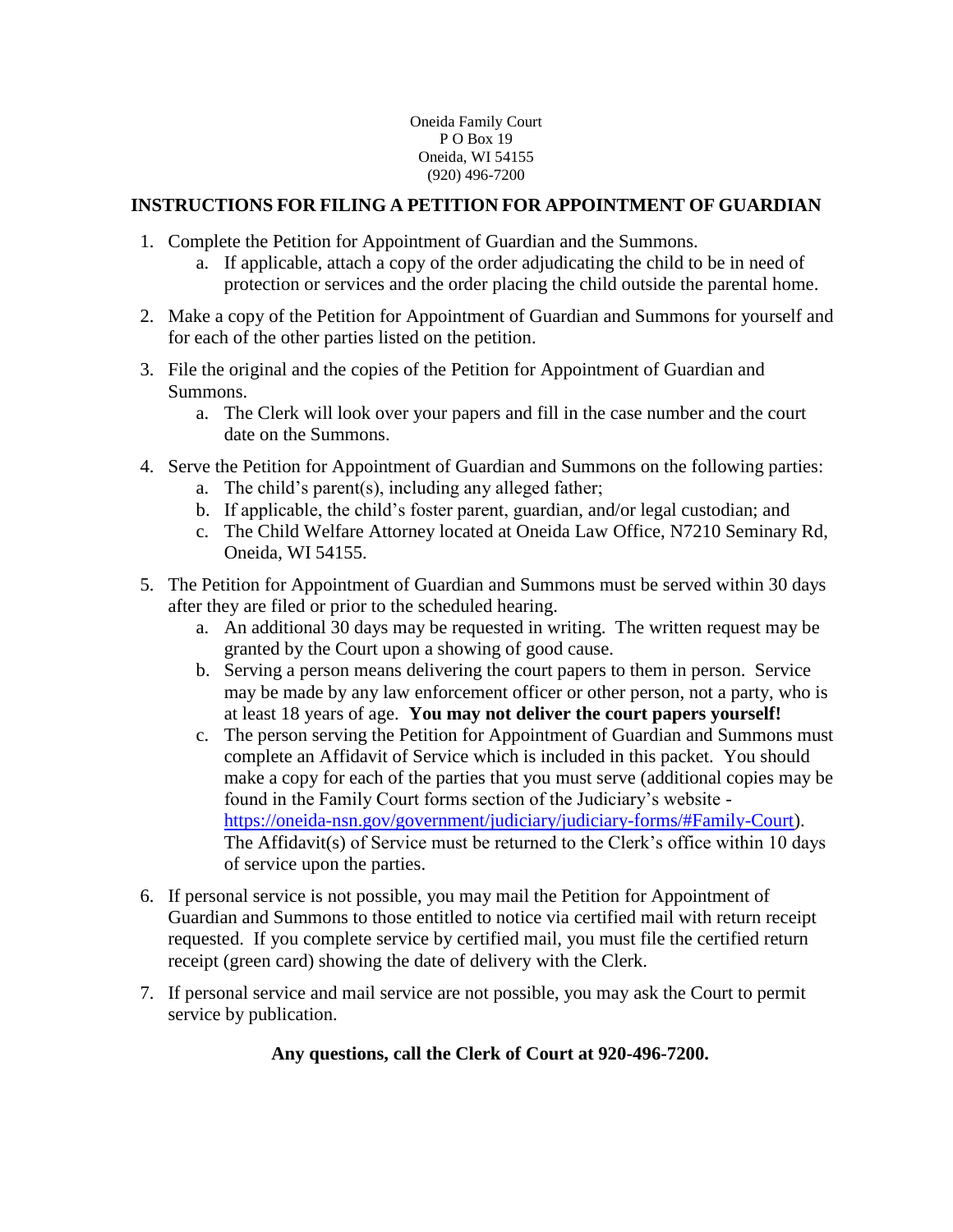#### **ONEIDA FAMILY COURT**

## **IN THE INTEREST OF:**

Name Court will Assign

**\_\_\_\_\_\_\_\_\_\_\_\_\_\_\_\_\_\_\_\_\_\_\_\_\_\_\_\_\_\_\_\_\_\_\_ Case No.** \_\_\_\_\_\_\_\_\_\_\_\_\_\_\_\_\_\_

\_\_\_\_\_\_\_\_\_\_\_\_\_\_\_\_\_\_\_\_\_\_\_\_\_\_\_\_\_\_\_\_\_\_\_ Date of Birth

### **Petition for Appointment of Guardian**

#### **I STATE ON INFORMATION AND BELIEF:**

1. The petitioner is:

 $\Box$  the Department.

 $\Box$  the Nation's child welfare attorney.

- $\Box$  the child, if age 12 or older.
- $\Box$  the child's guardian ad litem.
- $\Box$  the child's parent.

 $\Box$  the person with whom the child is placed or in whose home placement of the child is recommended by the department.

| 2. | Child's Address and Telephone Number                       |               | Tribal Affiliation        |
|----|------------------------------------------------------------|---------------|---------------------------|
|    | Parent 1's Name, Address, and Telephone Number             | Date of Birth | Tribal Affiliation        |
|    | Parent 2's Name, Address, and Telephone Number             | Date of Birth | <b>Tribal Affiliation</b> |
|    | Legal Custodian's Name, Address, and Telephone Number      |               | <b>Tribal Affiliation</b> |
|    | Proposed Guardian's Name(s), Address, and Telephone Number |               | <b>Tribal Affiliation</b> |
|    |                                                            |               |                           |

3. The child was found to be in need of protection or services under 7 O.C. 708.5-2 and has been placed outside of his or her home pursuant to one or more court orders or the child has been found in need of protection or services and placement of the child in the home of a guardian has been recommended by the Department (attach a copy of the order adjudicating the child to be in need of protection or services and the order placing the child outside the parental home).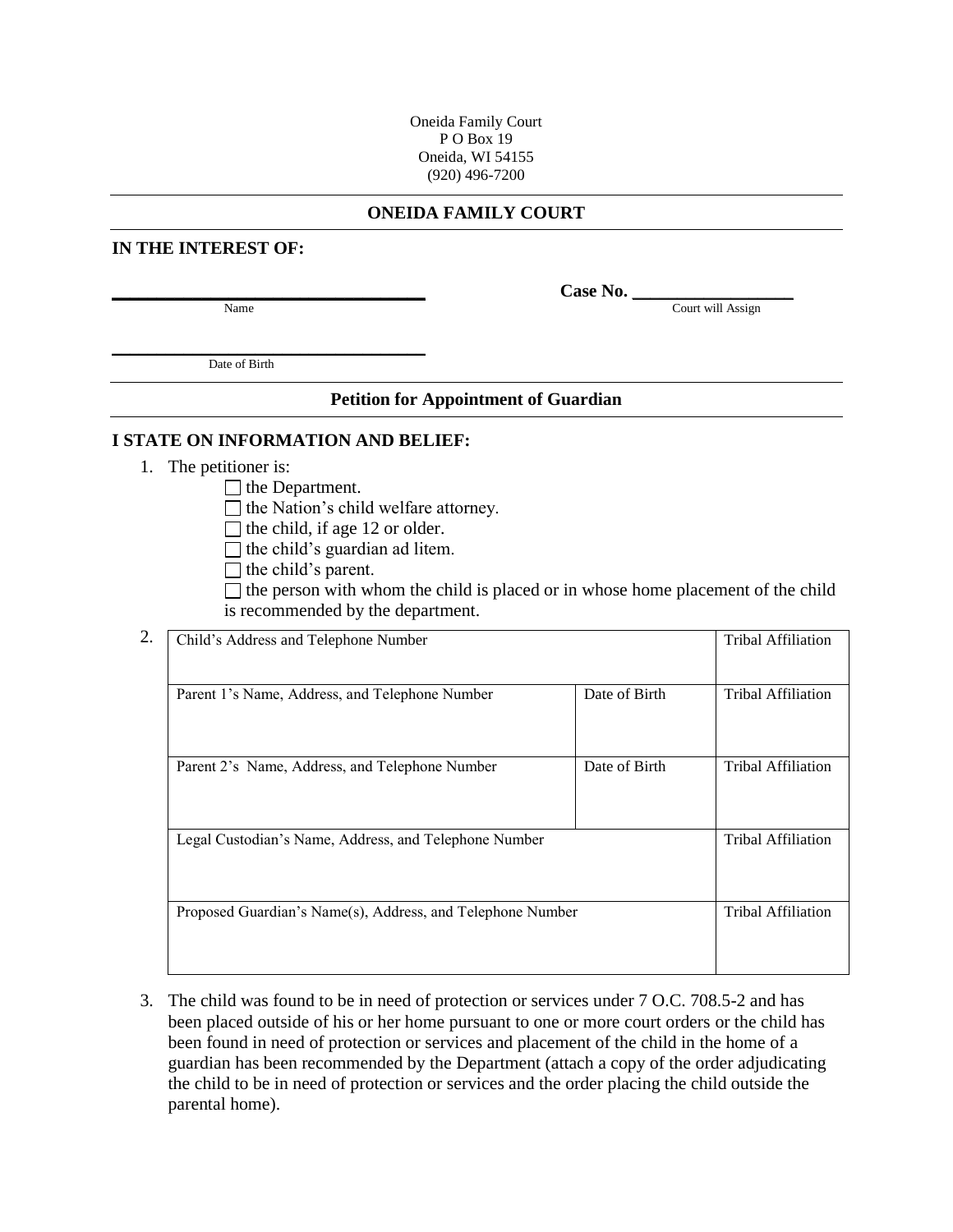4. The facts and circumstances which establish that the conditions specified in 7 O.C.  $708.29(a)$ -(f) are met are:

**See attached**

5. The proposed guardian  $\Box$  meets  $\Box$  does not meet the preferences for placement set forth in 7 O.C. 708.11-1(a) - (h).

\_\_\_\_\_\_\_\_\_\_\_\_\_\_\_\_\_\_\_\_\_\_\_\_\_\_\_\_\_\_\_\_\_\_\_\_\_\_\_\_\_\_\_\_\_\_\_\_\_\_\_\_\_\_\_\_\_\_\_\_\_\_\_\_\_\_\_\_\_\_\_\_\_\_\_

I request that the proposed guardian listed above be appointed as guardian of the child.

Signature Date

**\_\_\_\_\_\_\_\_\_\_\_\_\_\_\_\_\_\_\_\_\_\_\_\_\_\_\_ \_\_\_\_\_\_\_\_\_\_\_\_\_\_**

Name Printed or Typed

\_\_\_\_\_\_\_\_\_\_\_\_\_\_\_\_\_\_\_\_\_\_\_\_\_\_\_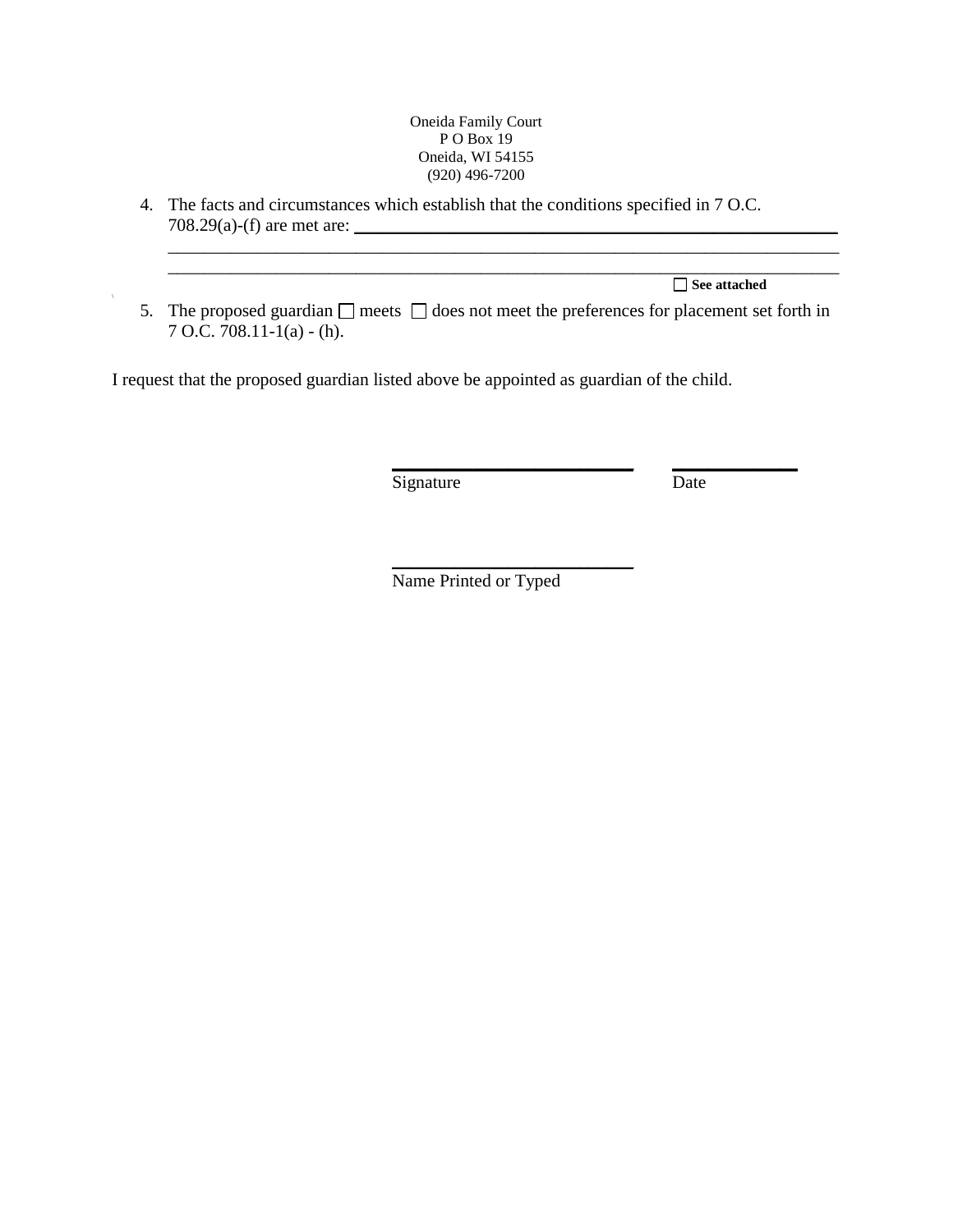## **ONEIDA FAMILY COURT**

# **IN THE INTEREST OF:**

Name Court will Assign

\_\_\_\_\_\_\_\_\_\_\_\_\_\_\_\_\_\_\_\_\_\_\_\_\_\_\_\_\_\_\_\_\_\_\_ Date of Birth

**Summons**

## **To the parties named in the petition:**

A petition alleging the child is in need of a guardian has been filed and is attached to this summons.

## **You are summoned to appear on:**

| Date:<br><u> 1980 - Johann Barbara, margaret eta idazlea (h. 1980).</u> |  |  |
|-------------------------------------------------------------------------|--|--|
|                                                                         |  |  |
| <b>Presiding Judge: Oneida Family Court Judge</b>                       |  |  |

**Location: Courtroom \_\_\_\_, 2630 W. Mason Street, Green Bay, WI 54303**

A failure to appear and defend may result in a default judgment against you for the relief demanded in the petition.

# **BY THE CLERK:**

**\_\_\_\_\_\_\_\_\_\_\_\_\_\_\_\_\_\_\_\_\_\_\_\_\_\_\_\_\_\_**

\_\_\_\_\_\_\_\_\_\_\_\_\_\_\_\_\_\_\_\_\_\_\_\_\_\_\_\_\_\_

Signature (Clerk)

Date

Signature (Petitioner or Petitioner's Attorney/Advocate) Name: Address:

\_\_\_\_\_\_\_\_\_\_\_\_\_\_\_\_\_\_\_\_\_\_\_\_\_\_\_\_\_\_\_\_\_\_\_\_\_\_\_\_\_\_\_\_\_